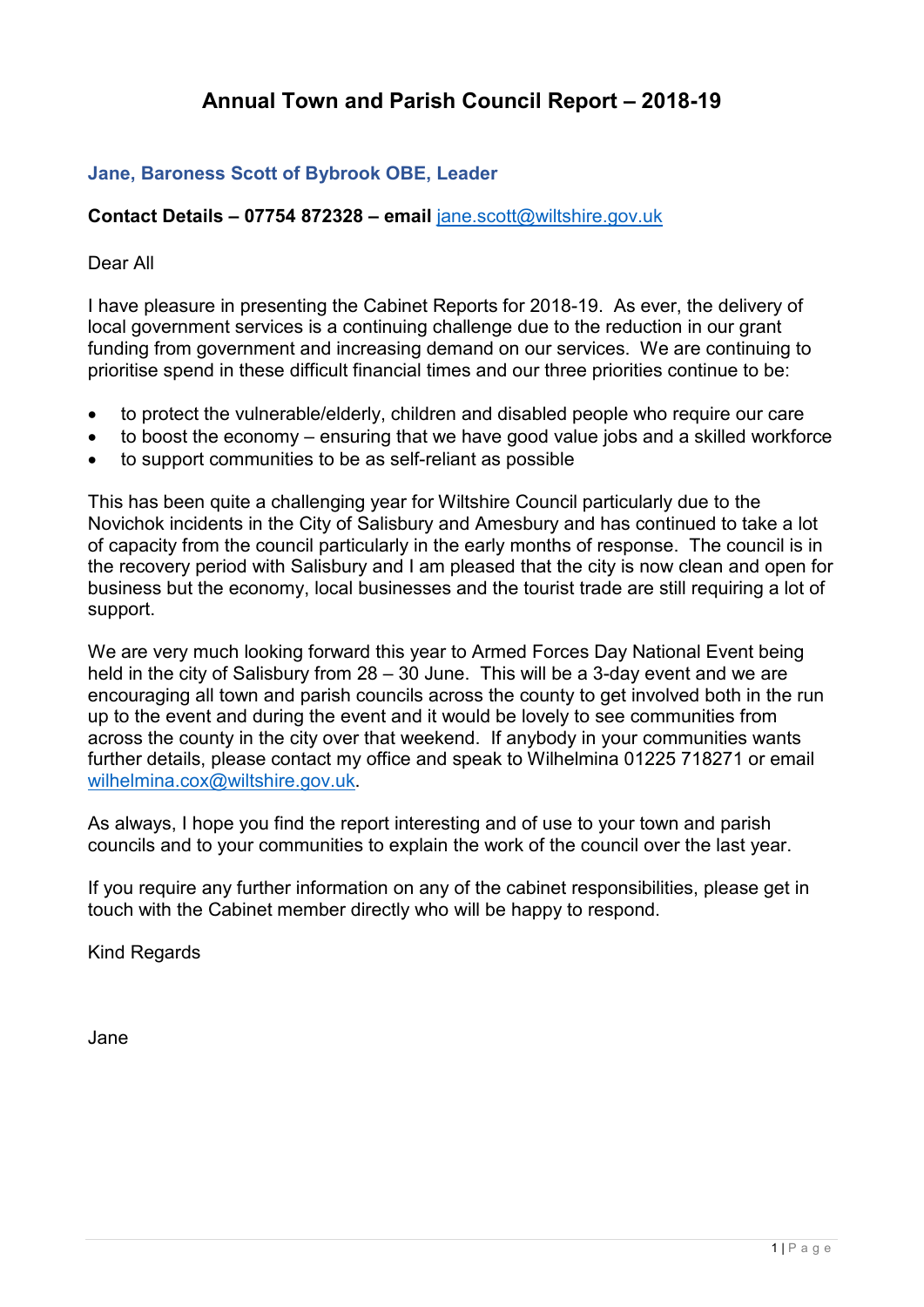### **John Thomson, Cabinet Member for Communications, Leisure & Libraries Campus**

#### **Contact Details – 07860 522984 – email** [john.thomson@wiltshire.gov.uk](mailto:john.thomson@wiltshire.gov.uk)

#### *Campus Programme*

The campus programme is progressing at a pace since Cabinet approved the budget for Calne, Cricklade and Melksham in December 2017. Construction work completed at the Vale Community Campus, Pewsey with the facility opening its doors to the public on 28th November 2018.

Design work for the refurbishment and improvement of Calne Leisure Centre has been completed and the project is currently out to tender to appoint the contractor. Part of the programme has required a carefully planned phasing plan that will allow the centre to remain operational during construction. It is anticipated that the build will commence in July 2019.

The Design team has successfully worked with Cricklade Town Council and Leisure Centre operator to agree a scheme to refurbish Cricklade Leisure Centre. This programme is also out to tender and a phasing plan will allow the centre to remain operational during construction.

Melksham Campus – key works have already taken place at the Melksham House site, or are underway. In October 2018, the football ground structures were demolished and the proposed site cleared for the new for campus building. Two of the four tennis courts are currently under construction whilst we determine the preferred option for Melksham House. The planning application for the campus has been submitted and the project will be out to tender in mid-April. The campus development is now on track to appoint the preferred contractor at the end of the year, construction due to commence in January 2020, with completion in mid-2021.

#### *Leisure*

The free swimming programme continues to be a popular activity during the school holidays for under 16s. Over the course of 2018/19 the eight pools have provided 54,694 free swims. In addition, the Aqualetes swim school provides swimming lessons for 6,206 young people each week.

Places Leisure also deliver the free swimming programme and have provided 16,238 free swims.

We have once again awarded grants to talented athletes from across Wiltshire through our Funding Future Olympians and Paralympians elite and scholarship grant programmes. Since the scheme started we have supported 79 different elite athletes through these programmes and awarded grants totalling £113,000. Our elite presentations took place in March 2019 at the annual Business and Sports Gala Dinner which helped raise a further £52,000 to support future athletes.

#### *Libraries*

Since April 2018, there have been more than 1.5 million visits across Wiltshire's 30 public libraries, with people making use of library lending, computers, social space and programmed events.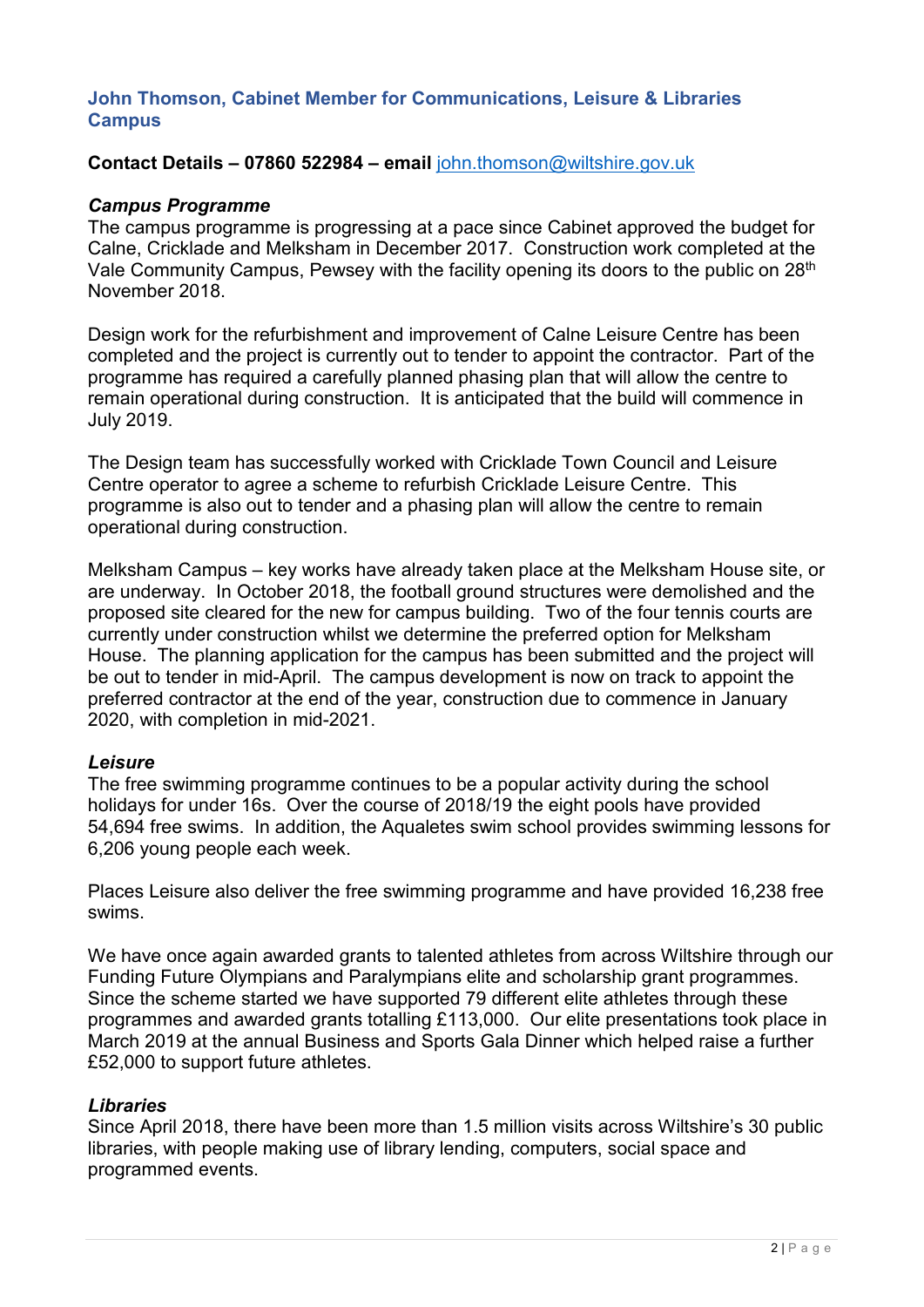The libraries have lent over 1.6 million items, over a third of those being children's items, which reflects a growing interest and engagement in young people's learning. This is reflected in the Summer Reading Challenge which encourages children to maintain and improve their literacy during the long summer break. 65% of children completed their six books, an increase on last year, with 40,544 books read as part of the challenge.

The provision of digital services continues to grow and this is an important aspect of the wider library offer. The range of digital services available from home 24/7 has increased with more than 50,000 eBooks, eAudiobooks and eMagazines downloaded. All libraries provide free access to computers, the internet and WiFi. Trained library staff provide assisted digital support to customers who need help to get online to access local and government digital services. This has included Universal Credit applications, Homes 4 Wiltshire, and Visa applications.

## **Community Area Boards**

Over the course of the last year the 18 Wiltshire Council Area Boards have supported over 630 community-led projects that work across themes such as health and wellbeing, positive activities for young people and highway improvements. The value of the projects delivered totals over £5.6m with more than 10,000 volunteers engaged in supporting these projects. In addition, over 5,000 people have attended the 108 Area Board meetings and events held across the county during 2018/19.

The Boards' local Our Community Matters weekly newsletters have been viewed over 112,000 times by Wiltshire residents, with over 20,000 followers engaging with content on Twitter.

Wiltshire Council has devolved over £1.5M of funding to the Area Boards to allocate on local projects during 2019/20.

## **COMMUNICATIONS, MARKETING AND EVENTS**

### *South Wiltshire recovery and Salisbury regeneration*

The South Wiltshire recovery programme has been a major piece of work during the past year, and the team worked through the initial critical stages of recovery, through to the one-year anniversary and the point at which all affected sites in Salisbury and Amesbury have been declared clean. Throughout the programme we have staged several community meetings, and also live streamed them on Facebook to ensure maximum engagement. To aid recovery and attract visitors we look forward to hosting Armed Forces Day in June and have facilitated a number of launch and countdown events in the lead-up to the event, including November and March and the Shine for Salisbury competition. We will now focus our attention on Salisbury moving forwards and an exciting programme of regeneration.

### *Broadband*

Through our Wiltshire Online programme, we are working with BDUK and Openreach to install improved broadband through the County. This project is ongoing with more than 80,000 premises getting access to improved broadband speeds thanks to our programme.

The Wiltshire Online (WOL) programme is designed to provide a fibre broadband service via a variety of technologies including Fibre to the Cabinet (FTTC) and Fibre to the Premises (FTTP). The areas we intervene in is where commercial providers consider the area to be financially non-viable, this is known as the Intervention Area. Without Wiltshire Council's investment, approximately 40% of Wiltshire would not have access to superfast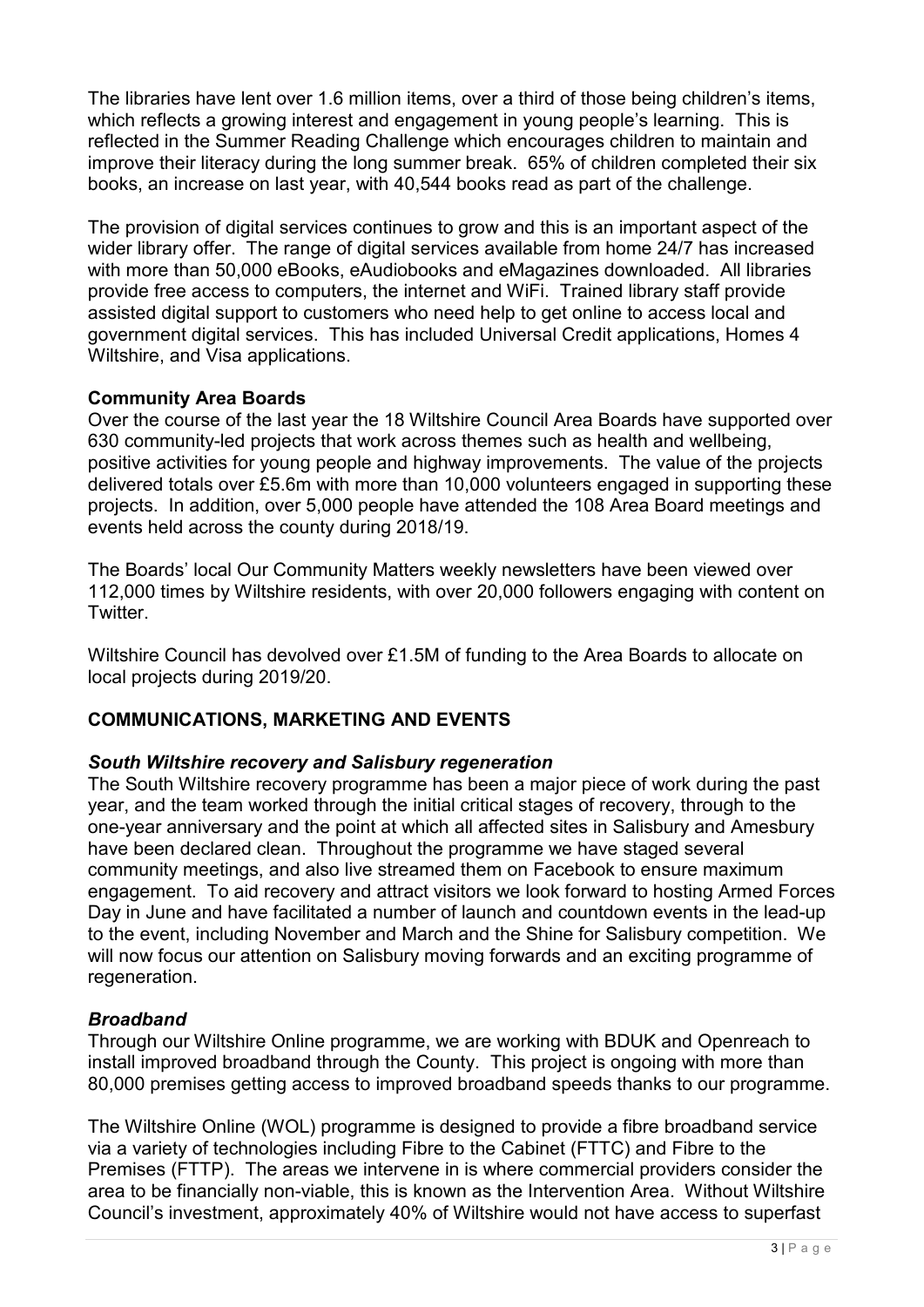broadband. The Council's approach is designed to deliver fibre broadband to the greatest number of premises for the budget available. As we continue to deliver the contracts, the overall percentage of coverage increases however, there may be very small pockets of premises possibly unprovided for.

| There are currently 4 contracts being managed within the WOL programme: |  |  |  |
|-------------------------------------------------------------------------|--|--|--|
|-------------------------------------------------------------------------|--|--|--|

| Contract 1            | BT        | Build Complete. 80,321 premised reached |  |
|-----------------------|-----------|-----------------------------------------|--|
|                       |           | with FTTC fibre broadband.              |  |
| Contract 2            | BT        | In-build                                |  |
|                       |           | State Aid due diligence work ongoing    |  |
| Contract 3 (Ultrafast | BT        | In-build                                |  |
| South)                |           | State Aid due diligence work ongoing    |  |
| Contract 3 (Ultrafast | Gigaclear | In-build                                |  |
| North)                |           | State Aid due diligence work ongoing    |  |

Contract 1 was a great success with a take-up of the service of over 55%; this excellent take up rate continues to generate further funds, referred to as Gainshare, into the contract for future investment.

The remaining contracts are in-build and the build is going well.

The announcement of Openreach fibre installation in Salisbury, a major infrastructure project that makes Salisbury the first UK city with universal access to Openreach's futureproof, full fibre broadband technology.

### **Cllr Philip Whitehead – Cabinet Member for Finance, Procurement, IT & Operational Assets**

## **Contact Details – 07769 894481 – email** [philip.whitehead@wiltshire.gov.uk](mailto:philip.whitehead@wiltshire.gov.uk)

I have said in previous years that the key to successful and balanced budget setting in Wiltshire Council is:

- the management of future growth
- maximising the available budget through commercial activity bringing a financial return into Wiltshire
- reducing fixed cost by increasing core service efficiency through digitisation, selfservice and automated processes.

Through these mechanisms, even though we are predicting growth in the region of £44.8M in this year alone, we have been able to deliver a balanced budget for 2019-20.

The majority of our funding now comes from Council Tax and business rates with the previous Revenue Support Grant from the government now zero. There are still a few grants that we get from the government, but these are small in comparison to our total budget of £332M. Going forward Wiltshire Council's budget should be relatively stable, increasing by around £10M every year, which is why the focus is on the management of growth rather than directly on the funds we receive.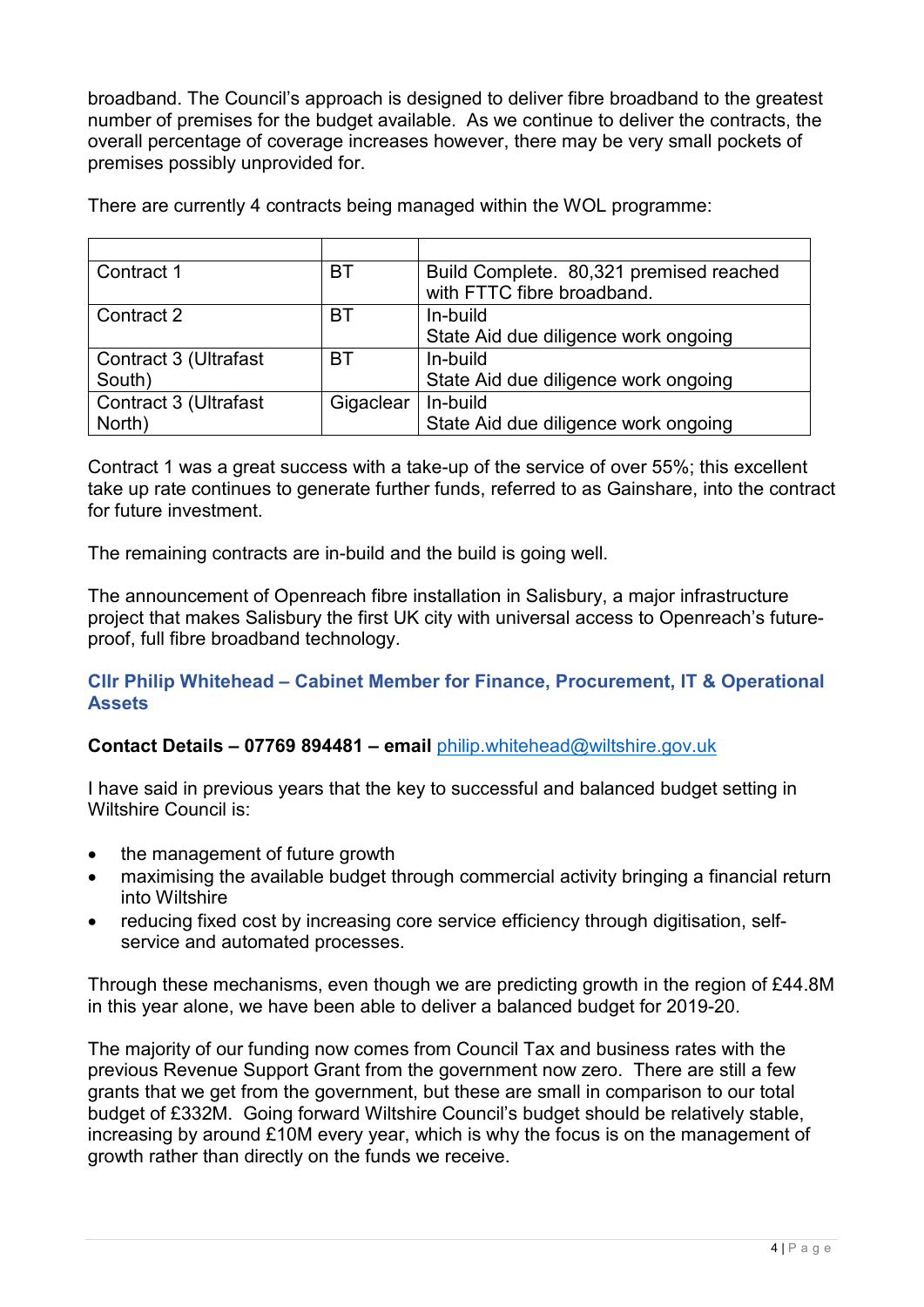Council Tax forms the bulk of this £332M and this year we set a balanced budget raising council tax by 2.99%. With wage inflation running at 3.4%, CPI and RPI at 2.5% and 3% this level of increase is sensible, and in line with inflation. Overall, from 2009 we are still below inflation on our council tax rises and Wiltshire sits almost exactly on the midpoint average for council tax in the UK. The increase in council tax nets us about £9M in total, and just for comparison, in adult care alone our growth forecast is £16M, so we have to find additional ways to close the funding gap and we have to manage growth through the transformation of services. Transformation means being able to deliver the same or better services for the same or less cost.

One of those ways is increasing our commercial focus to both provide additional services to the community and bring in additional revenue. We have provided commercial services for many years to both residents (e.g. building regulation management) and businesses (e.g. commercial waste collection) but we will introduce new commercial services including housing development for both sale and rental investment in commercial property where it will provide a good return on investment. This will bring additional monies into the council in future years and help us maintain a balanced budget without relying as much on raising council tax.

A second focus is the introduction of digitisation into how Wiltshire Council does things. We want to allow residents to be able to access Wiltshire Council 24 hours a day, seven days a week, to enquire, update, apply for, and report things. The MyWilts system has enabled this for some parts of the council and we want it to cover every part. In addition, we are introducing robotics to carry out those repetitive tasks that staff have to do currently. These virtual assistants (I prefer to call them robots, sounds much more fun) can work 24 hours a day, work on multiple tasks within that day, and are significantly more productive. This type of automation is commonplace in the retail industry, in parts supply, and in the car industry generally using real robotics, we will introduce it in administration areas to achieve the same efficiencies.

With the combination of sensible financial management, the management of future growth and transformation of services, increased commercial activity providing a positive return Wiltshire Council will continue to deliver a balanced budget and maintain the essential services for Wiltshire residents.

## **Cllr Richard Clewer – Cabinet Member for Housing, Corporate Services, Arts, Heritage and Tourism**

### **Contact Details – 07980 756424 – email** [richard.clewer@wiltshire.gov.uk](mailto:richard.clewer@wiltshire.gov.uk)

### *Corporate Service*

Having won agreement to remain at 98 Wiltshire Councillors from the 2021 elections, the Local Government Boundary Commission for England have been carrying out a consultation on new division boundaries. These will be important for our Parish, Town and City Councils as wards for those councils will be re-aligned to new Unitary Divisions. The last stage of the consultation closes on the 15<sup>th</sup> April and we will know the final recommendations in July.

### *Rough Sleeping*

We have been working hard to improve our severe weather provision for rough sleepers, assisted by extra government funding. We now have winter provision (regardless of the temperature) in Salisbury, Chippenham and Trowbridge. The outreach teams have been working hard to engage with rough sleepers and we have seen a drop in numbers, which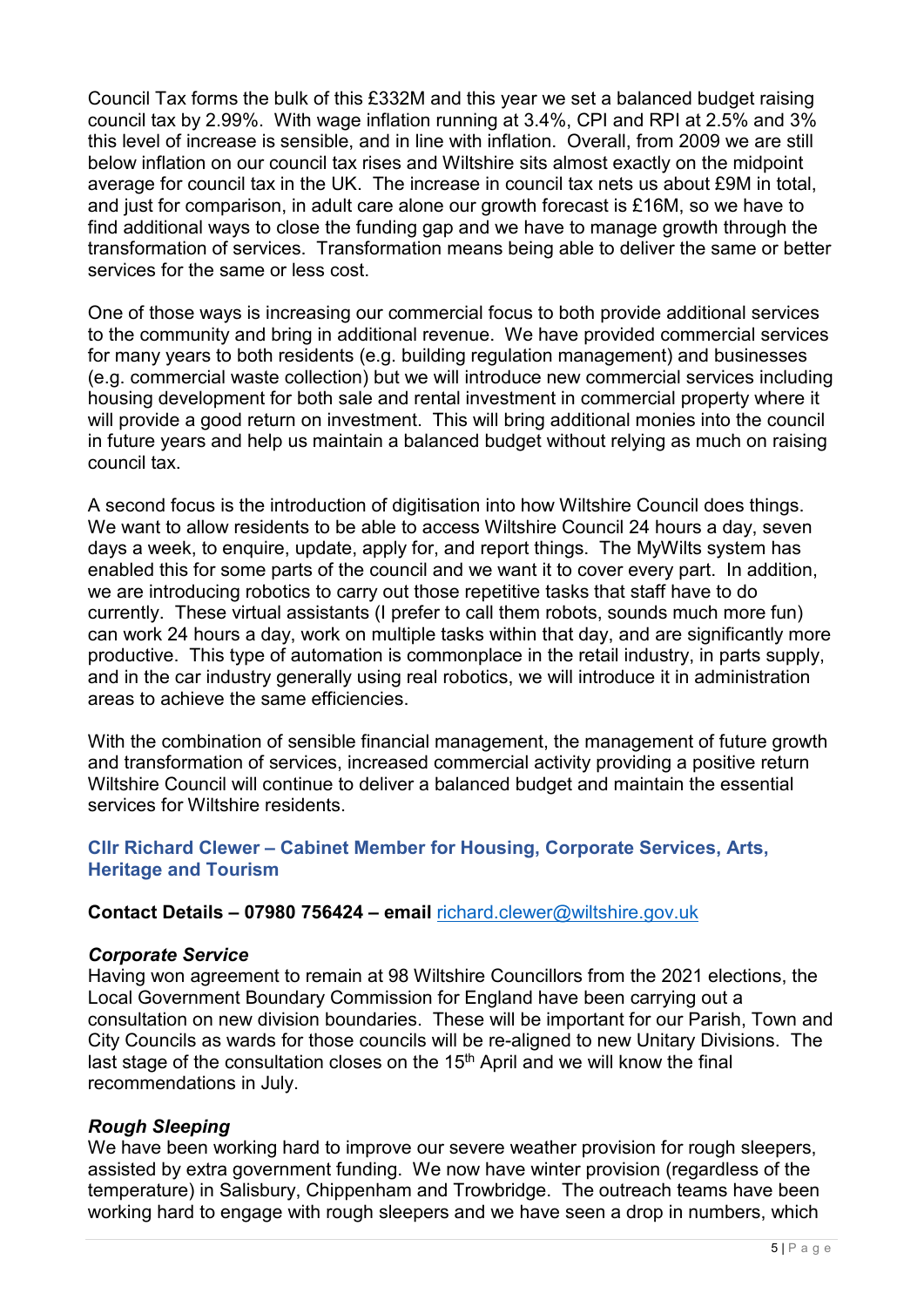we now need to focus on maintaining. We are putting together a Homelessness Strategy covering both the prevention of people becoming homeless in the first place and support for rough sleepers and this will continue to build on the good work done here. If your residents want to know how they can help those sleeping rough (and it is comforting and amazing how many people do want to provided assistance) please can you encourage them to donate money or time to the charities supporting rough sleepers and not to give them money directly.

## *Housing*

Wiltshire Council has been focused on building new council housing. We are finishing off the first stage of the program this year, with 180 new council homes and stage 2 with a further 49 will be starting shortly. I am looking to ensure that we continue this building program for the next 10 years at least, county wide.

We are also looking at the wider housing picture and have set up a Local Development Company to purchase existing housing which we can then let out at essentially an affordable rent (80% of market rent) to groups of people where we have specific staff shortages or social issues that we want to address. I am keen to support care workers and care leavers in the early stages of this program and it will be interesting to see how it develops.

Finally, on housing we are working with Wiltshire Community Land Trust to look at ways of providing smaller housing developments to meet the needs of our rural communities, in particular.

#### *Arts, Heritage and Tourism*

It has been a difficult year for tourism with events in Salisbury and Wiltshire Council has been working closely with Visit Wiltshire and Government to support the city. It is great to see how Salisbury and the organisations inside the city have pulled together to respond positively.

We have been able to keep all our arts and museum grants at the same level as last year and it is very encouraging to see the wide range of events and performances going on at The Pound, Salisbury Playhouse, The Wiltshire Music Centre, Salisbury Arts Centre, Town Hall Arts Trowbridge and in the Salisbury and Devizes Museums. Please encourage your residents to support them.

### **Bridget Wayman – Cabinet Member for Highways Transport & Waste**

### **Contact Details – 07769 677318 – email** [bridget.wayman@wiltshire.gov.uk](mailto:bridget.wayman@wiltshire.gov.uk)

#### *Highways*

The revenue budget was £18m, of which £11m was spent on routine highway maintenance, litter picking (£2.5m), grass cutting, safety inspections, and gully emptying, £5m on Streetworks co-ordination, road safety monitoring, road and bridge maintenance, drainage and flooding, £1m on winter and emergencies and £1m on sustainable transport.

With a capital budget for maintenance of £16m, £8.8m was allocated for identified surfacing and surface dressing sites. There were also a substantial number of reactive patching sites, skid resistance sites, patching sites, velocity patcher sites, as well as footways, drainage, lining and signing schemes that were not on the major maintenance list, and pothole expenditure. The council surfaced 146km of road and carried out repairs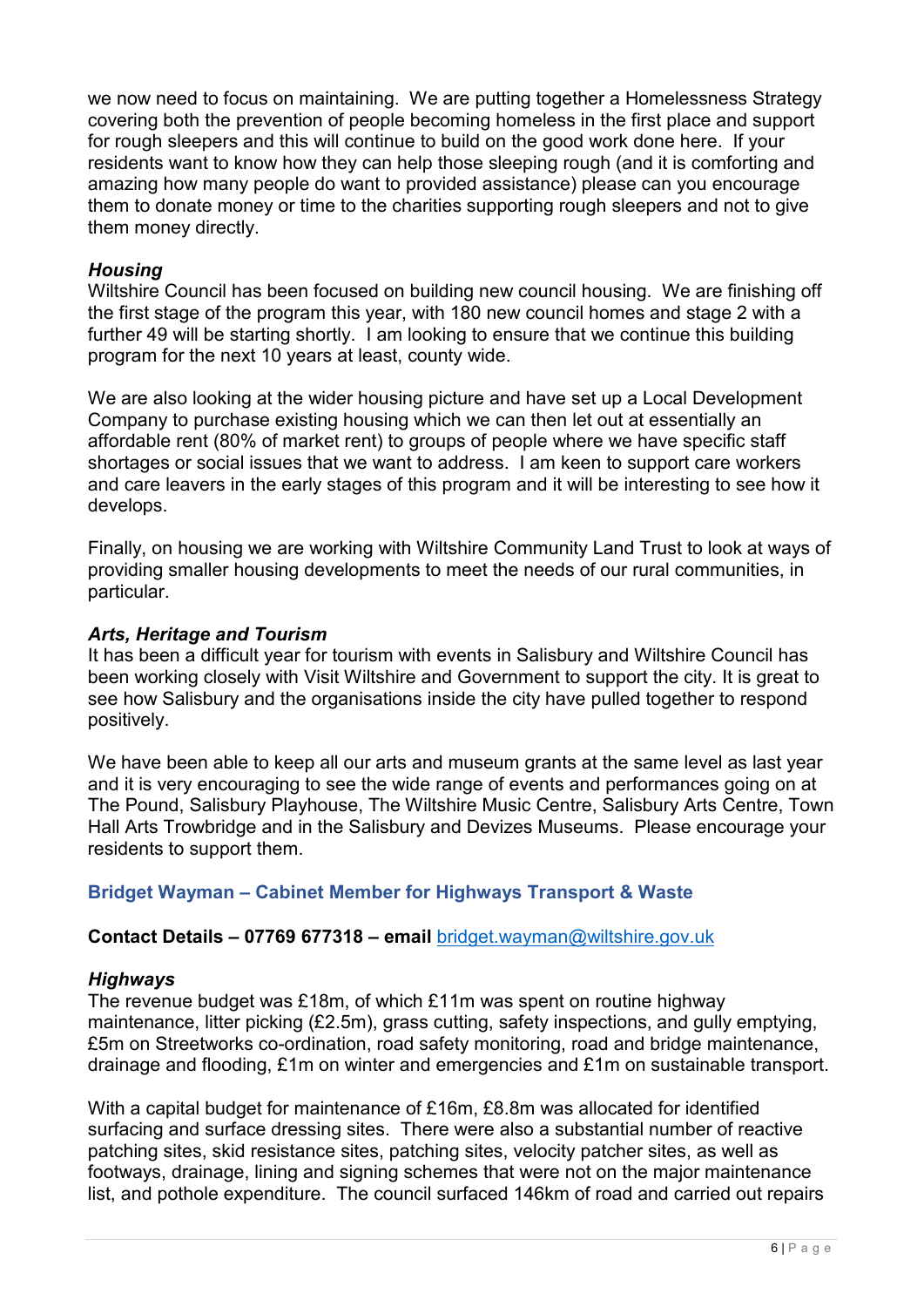totalling over 55,000 square metres at numerous sites to keep the roads safe. We also received £3m for bridge maintenance and £2m for integrated transport (CATGs and all safety schemes).

You will recall the terrible weather we had in March 2018 and the arrival of the Beast from the East. Our gritter drivers were out regularly over the winter and we used virtually all our allocation of salt, about 10,000 tonnes. The bad weather severely damaged the roads and all the parish stewards were diverted from normal work to find and fill potholes for a few weeks.

In 2018, 12,786 potholes were filled at a cost of over £1m, compared with 11,488 in 2017 – also a bad winter, and 5,951 in 2016 – a mild winter.

We then had a long spell of dry weather and there were 58 sites with serious heat damage, many of which had to be treated with sand. 44 of the sites were treated with the velocity patcher and 38 require extensive patching, with 2 requiring resurfacing. It is estimated that over £1m of damage occurred to the roads in the summer.

Over 3.8km of damaged rural road verges were repaired.

Major road marking schemes were carried out on main roads in Chippenham and Salisbury, with a programme of lining renewal at the worst sites across the county.

Late in the year, we also received £7.358m from DfT for local highways maintenance, including the repair of potholes, to keep local bridges and structures open and safe as well as to aid other minor highways works that may be needed. The council added additional funding to top up the fund to £0.5m from 2019/20 budget (subject to approval of the budget) to help improve the cleanliness of the streets, lines and signs etc, all of which is detailed in my decision emailed to all members on 27<sup>th</sup> February. Work already carried out in January & February can be found at this link [http://www.wiltshire.gov.uk/highways](http://www.wiltshire.gov.uk/highways-asset-management)[asset-management](http://www.wiltshire.gov.uk/highways-asset-management) and will continue during 2019/20.

## *Transport & Parking*

We continue to maintain our support for non-commercial bus services to help those 20,000 households with no car, and the 80,000+ households with only one car. This is particularly important for the elderly and for young people, often in rural isolation, who cannot drive. As you are all aware, we use the surplus income from parking charges to fund these bus services, although this only covers about half of the cost, the remainder coming from council funding.

With bus companies under inflationary pressure and increasing their charges to us for the non-commercial routes, we had to raise the parking charges (from 1<sup>st</sup> February 2018) having not raised them by inflation since 2011. Other charges, including season tickets were increased on 19<sup>th</sup> November 2018. Season tickets had been offered at 25% of the daily rate and the proposal was to increase them to 50% of the daily rate, which was still a more substantial discount than offered by neighbouring councils. After listening to objections and to try to help ease the burden, I decided to phase the increase over 2 years.

### *Waste*

July 2018 saw the introduction of additional items (plastic pots, tubs and trays, food and drinks cartons) that can be included in the blue lidded bin. As these are very lightweight it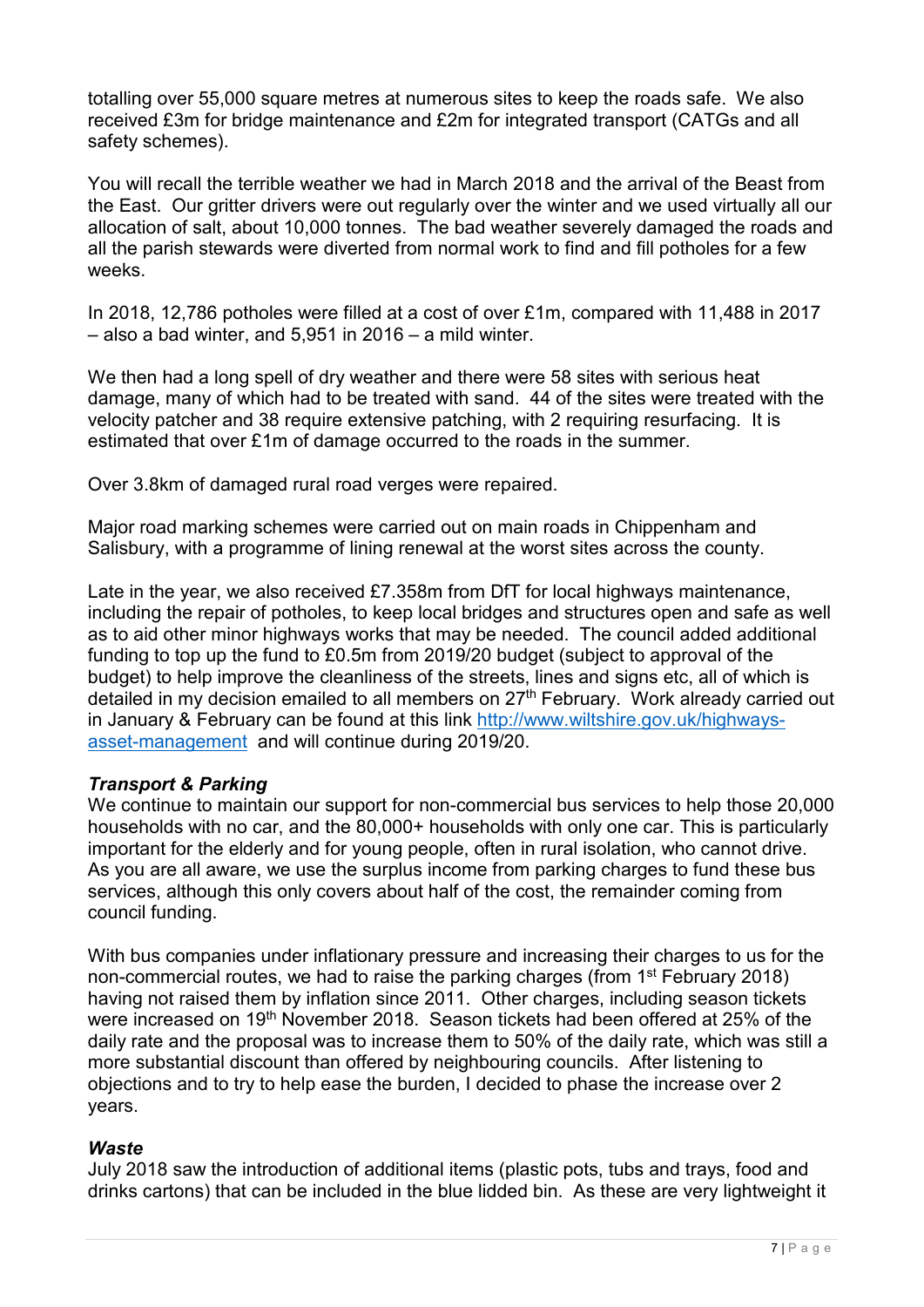is difficult to see whether this has made much discernible difference in tonnages collected for recycling.

The amount of recycling varies during the year, mainly because the composting element is very heavily weather dependent. We had a prolonged dry spell during the summer which meant that the grass stopped growing and residents were putting less in their green bins or taking less to the Household Recycling Centres. Composting material makes up about 41% of all recycling materials.

We set a target in 2014 of sending only 25% of all waste to landfill. In 2014/15 we achieved the target with 20.28% going to landfill. In 2018/19 it seems likely that the figure will be 16%.

We send 50,000 tonnes of residual waste to the Lakeside Energy from Waste plant in Slough and 60,000 tonnes to the MBT (Mechanical & Biological Treatment) plant in Westbury where it is treated and converted into fuel for export to northern Europe.

Green waste makes up about 8.8% of total fly-tips and I am pleased to report that the cumulative number of fly-tips has reduced compared with the previous year. We have made great efforts to prosecute fly-tippers where we can find the evidence and to publicise this heavily to try to deter offenders.

Over the last year, our Enforcement Team have investigated over 2,500 fly-tipping investigations. Many do not contain evidence due to the type of material, but wherever possible the team will take action, including issuing warning letters, statutory notices, fixed penalty notices and prosecution. The team are also responsible for unlicensed waste carrying, unlicensed scrap metal dealing, and abandoned vehicles.

## **Toby Sturgis – Cabinet Member for Spatial Planning, Development Management and Property**

### **Contact Details – 07801 239778 – email** [toby.sturgis@wiltshire.gov.uk](mailto:toby.sturgis@wiltshire.gov.uk)

#### *Planning Policy*

With the changes to the National Planning Policy Framework (NPPF) published last year and the subsequent revised Planning Practice Guidance (PPG) published in February this year there are major changes to the way housing need is assessed in the development of planning policies.

As a result of these changes, Cabinet agreed a revised Local Development Scheme on 26<sup>th</sup> March, which includes the timetable for the Wiltshire Housing Sites Allocation Plan and the Review of the Core Strategy now called the Local Plan, in accordance with the government's guidance. The examination of the Wiltshire Housing Sites Allocation is currently underway with sittings until  $17<sup>th</sup>$  April.

The review of the Local Plan (2016 – 2036) for which consultation started in 2017 was put on hold to consider the government's new standard method of assessing housing need set out in the new National Planning Policy Framework and subsequent revision of the Planning Policy Guidance, alongside the consultations already carried out. Cabinet will be considering the effect these changes have on 30<sup>th</sup> April. These changes require the Local Planning Authority to treat the standard method of assessing housing need as a minimum. The standard method output and methodology will provide new figures before the plan is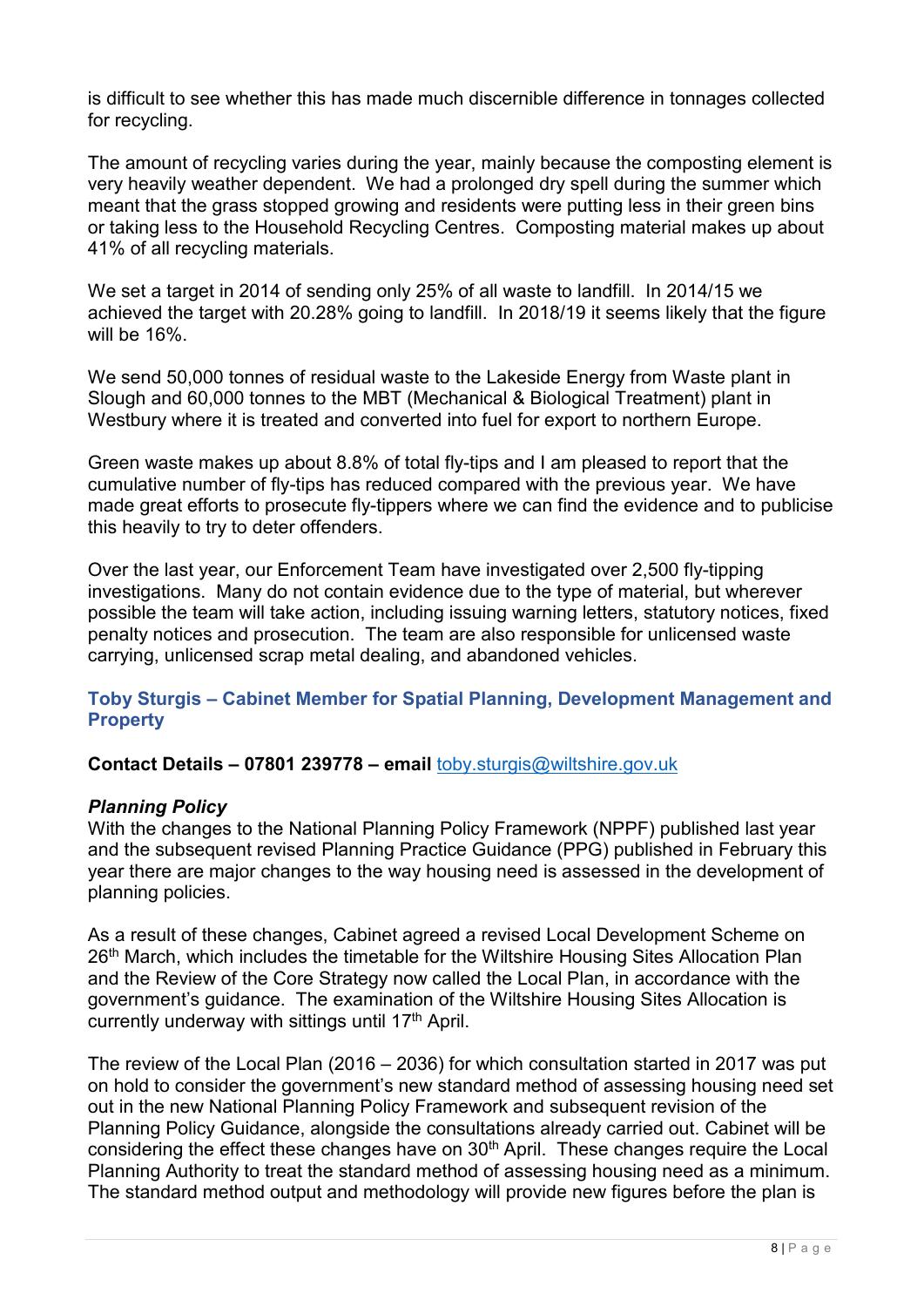submitted for examination, (base line data will be regularly updated by the government) therefore it is necessary to have a range of figures to accommodate likely changes.

On the most recent evidence a local housing need assessment of 45,500 would require sites for 18,000 more dwellings over the period 2016 – 2036. (There are already allocated sites and permissions for 27,500 dwellings for delivery in this period)

Following the Cabinet meeting on the 30<sup>th</sup> April the Sustainability Appraisal will be completed for emerging strategies and then informal consultation, discussions with service and infrastructure providers along with strategic transport assessment to test inter urban relationships.

The changes also require the Local Planning Authority to allocate housing numbers to Neighbourhood Plans and now to assess viability of allocated sites before submission to examination. At present, there is little, if any, guidance how these changes should be carried out.

Considering the continued updating of national policies Wiltshire Council is one of the leading authorities for made Neighbourhood Plans and has a large number with areas designated to deliver plans in the future. The Local Development Scheme sets out a list of made plans and designated areas.

### *Development Management*

Wiltshire Council, the third largest Local Planning Authority, deals with over 12,000 applications and 1200 enforcement complaints. Last year's Scrutiny Report found Wiltshire Council consistently performed better than the national average in the service performance indicators. As the Cabinet Member responsible for considering their recommendations, I am working with other Cabinet Members to review parts of the constitution, procurement of new IT system, use of Artificial Intelligence to improve the administrative procedures, and with Scrutiny on improvements to all consultations.

It has been a very testing few years since the introduction of the National Planning Policy Framework with its Planning Policy Guidance and all the subsequent changes, legal challenges and decisions from the Planning Inspectorate. This not only means regular changes to policy but also interpretation of policies following appeal decisions, often happening during the decision-making process.

### *Property*

Wiltshire Council continues to rationalise the Property portfolio with sales of surplus properties providing funding for improvements to meet our future needs. Transfers of service led assets to Town and Parish Councils allows local services to be provided locally to match local demand. The Council continues to seek better returns from our retained properties whilst ensuring they are fit for purpose to meet our future needs.

## **Councillor Pauline Church – Cabinet Member for Economic Development and South Wiltshire Recovery**

### **Contact Details – 07436 810350 – email** [pauline.church@wiltshire.gov.uk](mailto:pauline.church@wiltshire.gov.uk)

Significant headwinds on various fronts have delivered a challenging year for Wiltshire Council's economic development team this year. Economic uncertainty and the nerve agent attacks in south Wiltshire resulted in an unprecedented and unique set of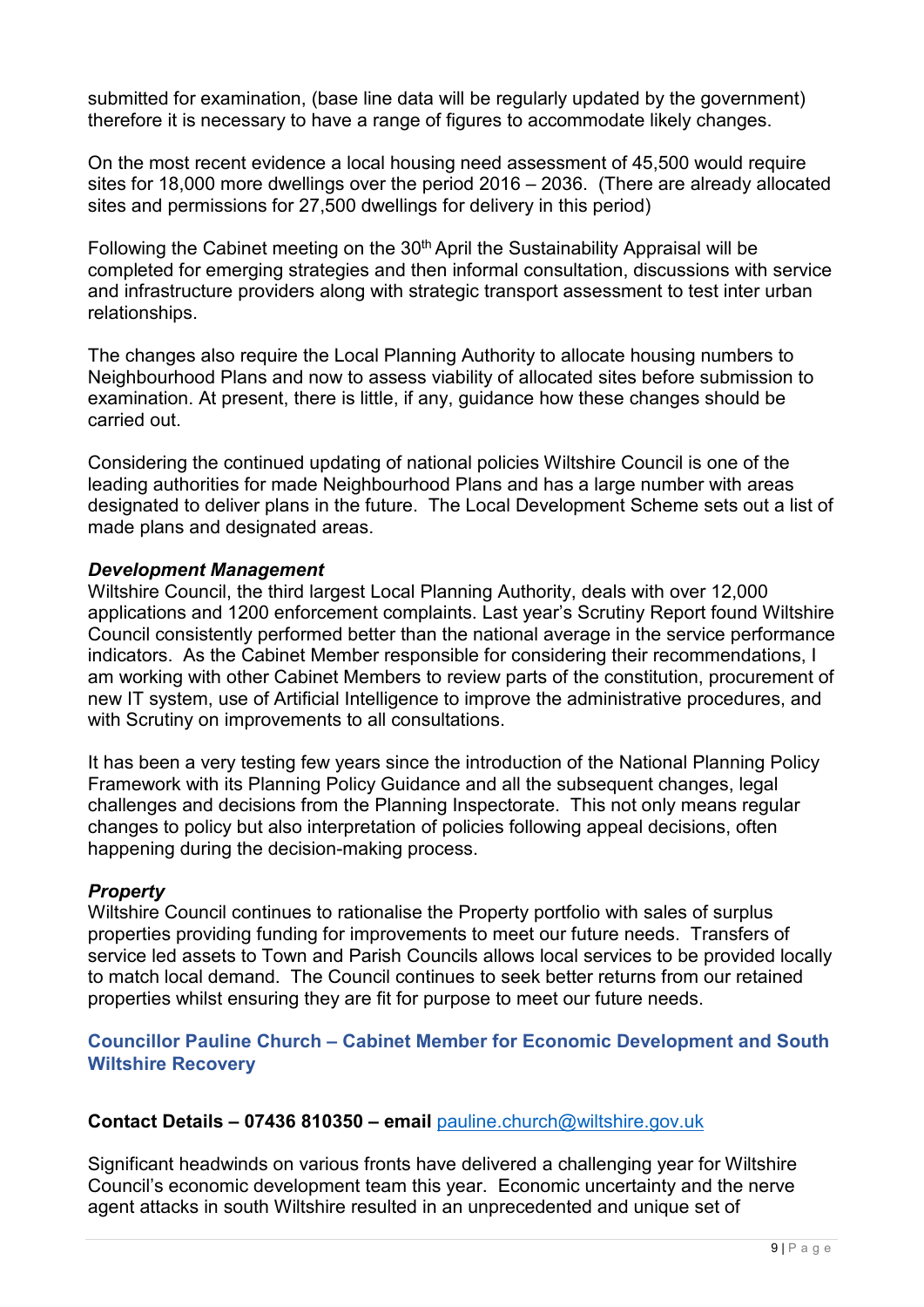circumstances within which this Council operated during the last 12 months. It is well documented that £3.2m government funding was used by this council to help keep contaminated sites safe, provide housing and business support together with parking and park and ride concessions to help counteract economic decline and reduced footfall. However, it is true to say the commitment and agility of our officers to effectively deal with an ever changing and not before encountered set of circumstances, has been outstanding. Wiltshire Council's officers across all lines of business were impacted either directly or indirectly and there is pride in their preparedness, without hesitation, to get involved and work 24/7 to keep our communities and businesses safe, well informed and supported.

### *Economic Development*

Wiltshire Council's economic development objective is to encourage inward investment and help retain those businesses who have already made a commitment to do business here. It goes without saying that Wiltshire presents many sustainable opportunities for businesses across all sectors and in conjunction with the Swindon and Wiltshire Local Enterprise Partnership (SWLEP) we constantly engage with our business community to ensure needs are being met. However, as is the nature of running a strategic company business decisions are taken that may not involve Wiltshire; Cooper Tires, Honda and Dyson for example, have all chosen a different business model going forward and throughout the transitional period, where appropriate, Wiltshire Council have ensured businesses, their staff and supply chains are adequately supported. In contrast business expansion brings new opportunities – Good Energy have made a commitment to the Wiltshire economy and are planning to develop, with Wiltshire Council, a new HQ at Sadlers Mead, Chippenham which will include a new multi-level car park to help with the lack of parking in the town. Good Energy employ 300 people in Chippenham meaning they can continue to grow in the town.

Wiltshire Council also welcomes and supports entrepreneurs. The Enterprise Network (TEN) sites in Ludgershall, Royal Wootton Bassett, Salisbury, Trowbridge and Tisbury provide shared business spaces for new start-ups enabling networking opportunities and business support with the availability of flexible grow on space. March 2019 saw the launch of Corsham Digital Mansion, a new TEN location bringing back into use the iconic Corsham Mansion House and leveraging Corsham's growing reputation of digital technologies and communications. In conjunction with SWLEP, September 2018 also saw Wiltshire Council launch Porton Science Park – working at already 80% capacity this site works alongside DSTL, PHE and Porton Biopharma and creates a unique business environment and proposition for companies working in life sciences and in defence and security technology sectors.

Wiltshire is blessed with an array of market towns and high streets with independent retailers but it is recognised the face of the High Street is changing. Shopping habits and online competition means High Streets will no longer play host to a retail only offer. Towns that change to an experienced led provision will thrive leaving behind those that fail to adapt. Restaurants, cafes, maker/creator spaces, fitness studios, visual and performing arts, libraries, cinemas together with health and wellbeing provision will sit alongside traditional retail stores with a view to increasing dwell time and creating spaces for social interaction. At the end of 2018 government announced a fund of £675m called the Future High Streets Fund to help towns and cities who can evidence a regeneration need by producing an Expression of Interest which describes the place, the challenges and strategic ambitions linked with potential projects. Wiltshire is eligible for 3 bids and on 22<sup>nd</sup> March Wiltshire Council submitted compelling bids for Salisbury, Trowbridge and Chippenham.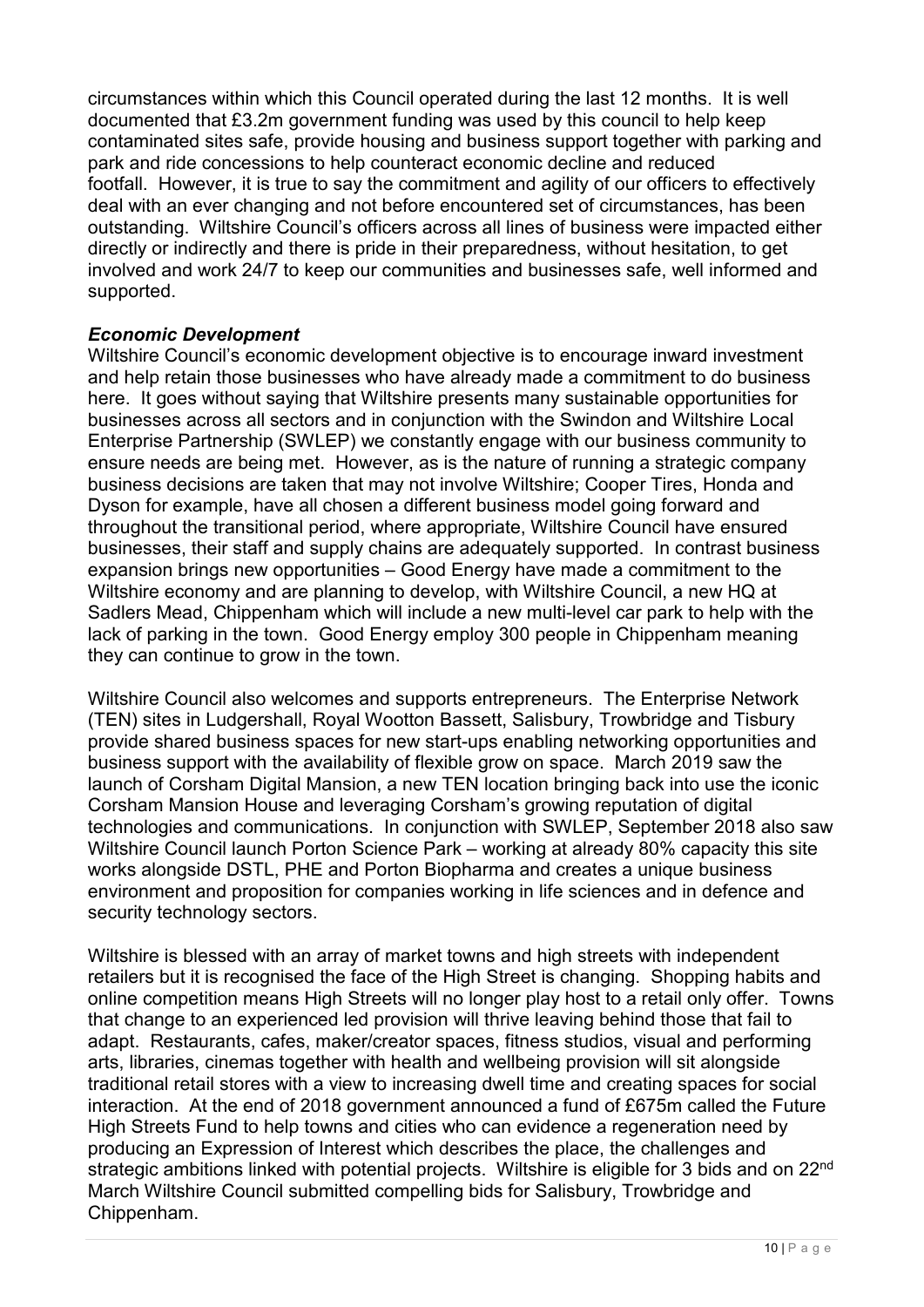## *South Wiltshire Recovery*

Wiltshire Council committed substantial resources to the response phase of the operation after the nerve agent incidents in March and July 2018 impacting directly our Public Health, Housing, Facilities Management, Adult Social Care and Economic Development teams. By March 2019 all contaminated sites were DEFRA cleared and handed back to the appropriate owners. Business support has been provided throughout and is still ongoing where a business can evidence need. At the time of writing parking concessions and free park and ride continue to be in place until 23<sup>rd</sup> April and various unique events are planned to encourage visitors to the city. Footfall currently remains 11% below the previous year with little sign of sustainable wholescale improvement despite interventions indicating a long-term commitment to the south Wiltshire recovery programme.

Since January 2019 Wiltshire Council has moved into a strategic recovery phase by driving projects and initiatives to help south Wiltshire, and particularly Salisbury, out of economic decline. A new governance structure is in place led by the South Wiltshire Taskforce chaired by John Glen MP, Baroness Scott and Cllr Pauline Church. The Taskforce consists of corporate director Alistair Cunningham SRO of South Wiltshire Operations Board together with Salisbury City Council, Amesbury Town Council, MHCLG, BEIS, SWLEP, Salisbury BID, Visit Wiltshire, Salisbury Cathedral and strategic business partners (e.g. QinetiQ, DTSL). The South Wiltshire Operations Board is the programme group who steer outcomes from the South Wiltshire Taskforce and oversees the delivery of 4 strategic pillars: Economy, Health & Wellbeing, Communications, Tourism & Culture. Objectives are to focus improvements in and drive change in 4 key areas:

### **High Street**

Transformation, revitalisation, business support, events and promotional activity.

### **Culture**

Development of cultural strategy and new attractions in south Wiltshire.

### **Perception**

Brand positioning strategy, marketing, tourism plan.

#### **Growth**

Porton and Boscombe Down, housing growth, Army rebasing, transport infrastructure, skills and higher education.

Strategic projects that are currently being worked up and/or are being consulted on:

- High Street transformation
- The Maltings & Central Car Park
- Development of a city wide cultural strategy
- New visitor attraction Illuminate Salisbury
- Fisherton St Gateway
- Infrastructure improvements through city centre A338, A36, Rail
- Amesbury History Centre
- Porton Science Park phase 2

In March it was also announced Openreach will start their roll out of fibre to the premises (FTTP) to over 20,000 premises in Salisbury within a year, making Salisbury the first complete full fibre city in the UK. Wiltshire Council are working alongside Openreach to help facilitate this major infrastructure build with minimum disruption to the road network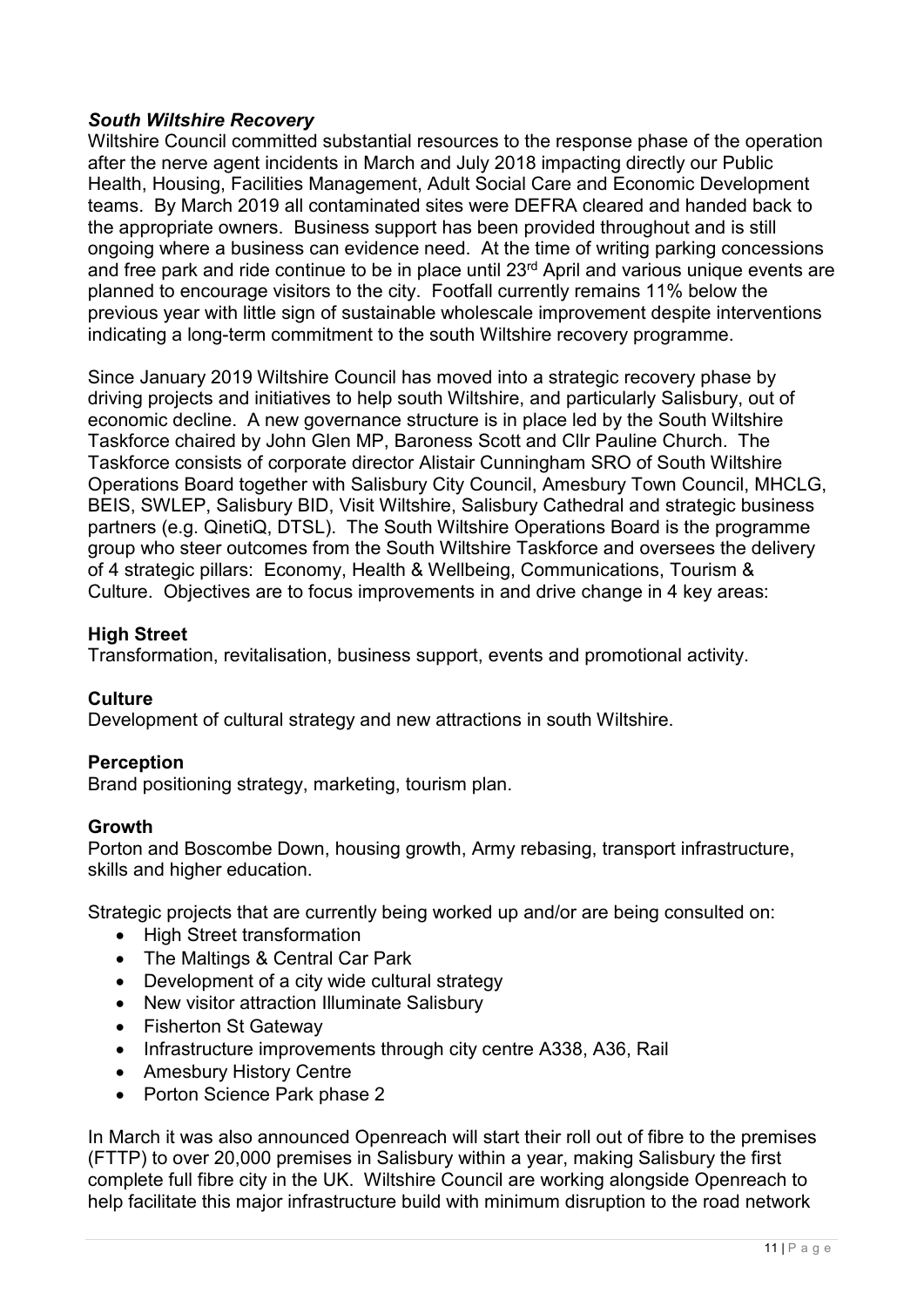and historic fabric of the city. This multi-million pound investment will provide a technological advantage to residents and businesses together with health and education partners encouraging more investment and opportunity into the local economy.

## **Councillor Laura Mayes – Cabinet Member for Children, Education and Skills**

### **Contact Details – 07855 819343 – email** [laura.mayes@wiltshire.gov.uk](mailto:laura.mayes@wiltshire.gov.uk)

#### *Families & Children*

Following the successful Ofsted/CQC Local Area Special Educational Needs and/or Disabilities (SEN/D) Inspection last year the Department for Education and NHS England SEND advisers visited in February and reported positive progress. Furthermore, Ofsted inspected Canons House, our respite unit for disabled children, and found overall experiences and progress of children and young people, taking into account how well children and young people are helped and protected and the effectiveness of leaders and managers to be "*good*". The inspectors reported that *"children receive good-quality care and support from well-trained and committed staff"* and *"staff develop positive and trusted relationships with children".* 

Children in Care numbers have continued to rise, alongside the national trend and demand for children's social care services. There are currently 468 and coincides with the increase of Unaccompanied Asylum Seekers (42). The overall number of children in care remains lower than our statistical neighbours. We are due to launch our No Wrong Door Service which will work with young people on the edge of care. We continue to focus on increasing our number of in-house foster carers so we are able to offer local placements and bring more children back into Wiltshire in-house foster care, this remains a challenge. The support and safeguarding service is now well established and alongside the statutory interventions is supporting over 500 families requiring support below child in need threshold.

The Families and Children Transformation programme (FACT) has an established partnership board. A Partnership Strategy Co-Production event was held at the end of September and positive feedback has been given on the regular newsletter, website information and engagement sessions. Some examples of achievements include the implementation of a new case management system in November 2018, development and launch of an Early Support Hub, proposals to create a new service to support vulnerable adolescents at risk, a revised 2-year old pathway and work towards developing a whole life pathway for children and adults with disabilities and mental health needs.

### *Schools*

We are proud of the continued commitment and dedication of our schools to providing a high quality of education for the children and young people in Wiltshire. For primary school pupils' outcomes at the end of the foundation stage have made good improvements and are now above with the national results with 72% of children achieving and Good Level of Development. Outcomes at year 11 continue to be strong with attainment 8 and progress 8 scores both being above the national results.

This year the Wiltshire Education Standards Board (WESB) has continued to develop the partnership between the Local Authority, local schools and strategic partners to produce a framework for school improvement. The Board ensures that all schools are supported and challenged to achieve the best outcomes for all the students in Wiltshire through a joint approach with the Regional Schools Commissioner, Dioceses, Teaching Schools, governors and school leaders.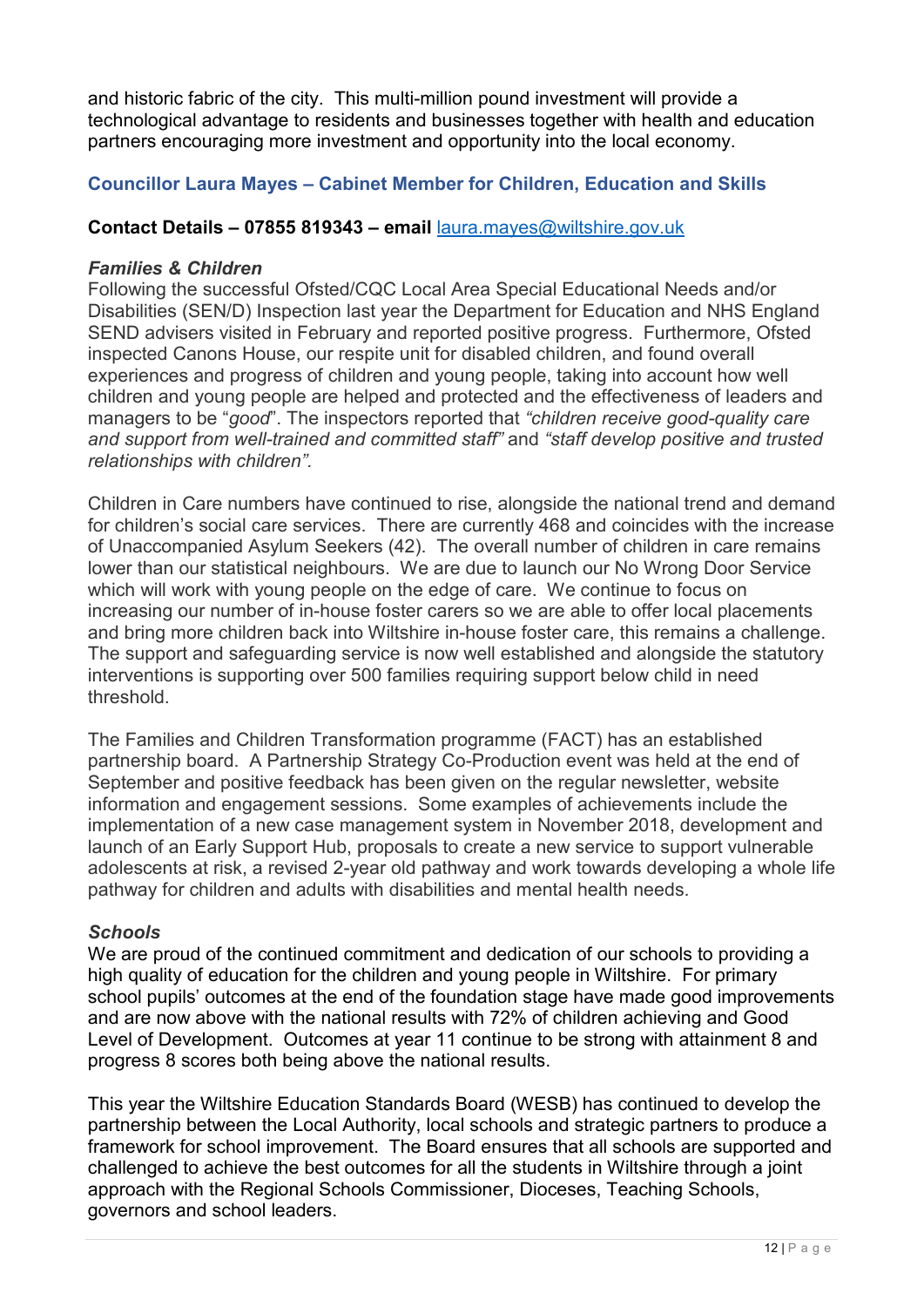## **Cllr Jerry Wickham, Adults Social Care, Public Health & Public Protection**

#### **Contact Details – 07980 701617 – email** [jerry.wickham@wiltshire.gov.uk](mailto:jerry.wickham@wiltshire.gov.uk)

It is acknowledged that due to a higher than average number of people, aged over 65 years, that this puts pressure on the system. As we age, there are generally more complex issues being faced by individuals which requires more intensive medical interventions and subsequent social care provision within people's homes. Accordingly, a large proportion of the Council's budget is spent in this area of the frail elderly, together with those with either a learning disability or difficulty and those with lower level mental health issues. The Council is obliged under the Care Act 2014 to provide the appropriate level of care after assessing and then recognising the respective eligible needs of individuals. At this present time, about £140m is spent in this area against a total budget of just over £300m.

#### **Key achievements**

#### • *Delayed transfers of care*

We have had a sustained focus on how we support people to leave our local acute and community hospitals safely and in a timely way. As a result, the figures for delayed transfers of care have been consistently decreasing and despite challenging conditions, we have maintained this downward trajectory. We aim to build on these improvements and ensure that people return home as soon as their health condition allows.

#### • *Reablement*

We have a new way of working in the county to deliver intensive, reabling support to our customers that maximises independence and reduces need for ongoing care. Occupational therapists have worked closely with key domiciliary care providers to support people to achieve their outcomes. There have been sustainable successes that have demonstrated the value of this way of working and has informed the wider implementation of the in-house reablement service. This is resulting in significant cost avoidance to the Council.

#### • *Accommodation*

Through successful negotiation with our housing department, a number of individuals with learning disabilities successfully moved into their own homes with all local individuals located near to their families.

#### • *Residential care*

In 2007 there were over 700 individuals with a learning disability, in residential care. The number in 2018 is around 300, with plans to move more people into accommodation that better suits their needs and promotes independence.

#### • *Ongoing support*

This team has overseen the more complex support cases and annual reviews by adopting a strength-based approach – realising wherever possible the resources an individual has available to them and ensuring there are realistic expectations for families and service users.

• *Co-location of the North Wiltshire Approved Mental Health Professional Service* Approved Mental Health Professionals (AMHP) were relocated from North Wiltshire to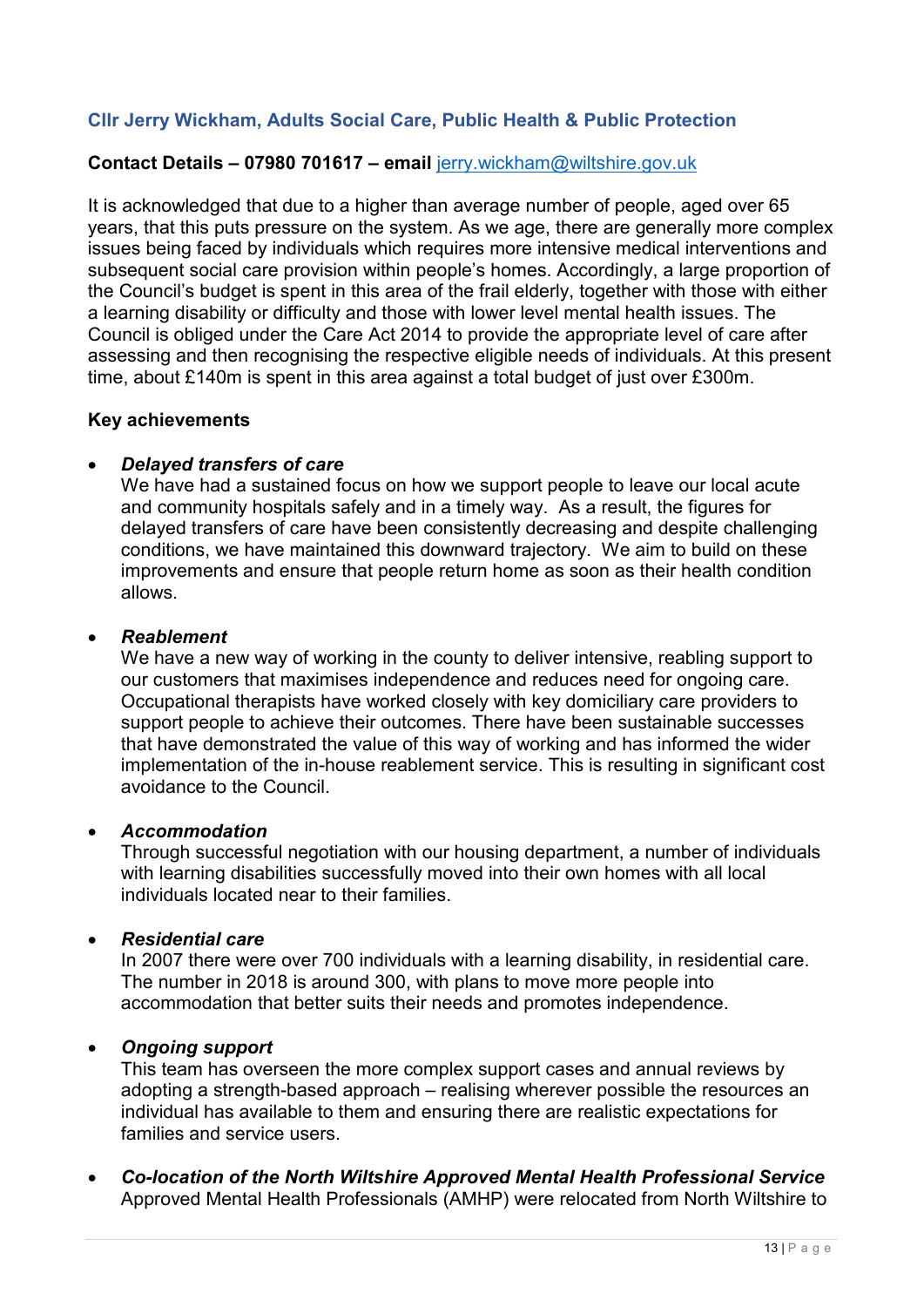an office at the Green Lane Hospital site. This decision was taken following a change in the introduction of the Police and Crime Act 2017, which reduced the time a person can be detained for their own safety to receive a formal assessment under the Mental Health Act from 72 hours to 24 hours. At the same time our health partner (Avon & Wiltshire Mental Health Partnership NHS Trust) took the decision to relocate the three Place of Safety (PoS) single bed suites (Swindon, Devizes and Salisbury) to a single location (Green Lane Hospital, Devizes) and open a fourth bed at this suite. The relocation of the duty AMHPs has led to improved inter-agency working, a faster response time for AMHP involvement in the assessment process and more efficiency in how we respond to multiple PoS assessments.

## *Ongoing Performance*

- There were 1,722 individuals in residential and nursing care in Wiltshire at the end of 2018/19. There were 394 new admissions in the same period.
- 811 service users received support via a Direct Payment, 17.6% of all adult social care users in Wiltshire.
- 557 individuals were in Extra Care or Supported Living placements at the end of 2018.
- There were 9,449 requests for adult social care support, of which 5,240 (55%) resulted in no support provided, information and advice or signposting.
- 835 carers' assessments were completed.
- 6,811 individuals received a social care service.

### *Integration with Health*

Wiltshire Council's social care has traditionally operated alongside our local GPs and practices, as well as our acute hospitals at Bath, Salisbury and Swindon. We all believe that it is important to ensure that social care and health are delivered appropriately and effectively to individuals and for this reason, we are looking to integrate our services. This is an innovative move and will be the way in which we can develop far closer working between the staff in the Council, CCG, Acute hospitals and care providers.

### *Transformation of Adult Social Care*

We have a large change programme underway, which in the first phase included how we look after our frail elderly residents but as we move forward now, will examine and change the practices within how people with learning difficulties and disabilities and mental health receive services. The model needs examination to ensure this meets the needs of the modern-day world.

In 2018 we introduced a new Safeguarding Hub which works alongside representatives from the health service, Wiltshire Police and Wiltshire Council staff. This has enabled us to respond to where concerns are raised and investigate these appropriately. This Hub answers to all of the constituent players, but also to the Wiltshire Adults Safeguarding Board.

### *Public Health and Public Protection*

Our Public Health team together with a myriad of other governmental agencies had to respond to the Novichok incidents in Salisbury in March and then June 2018. This put